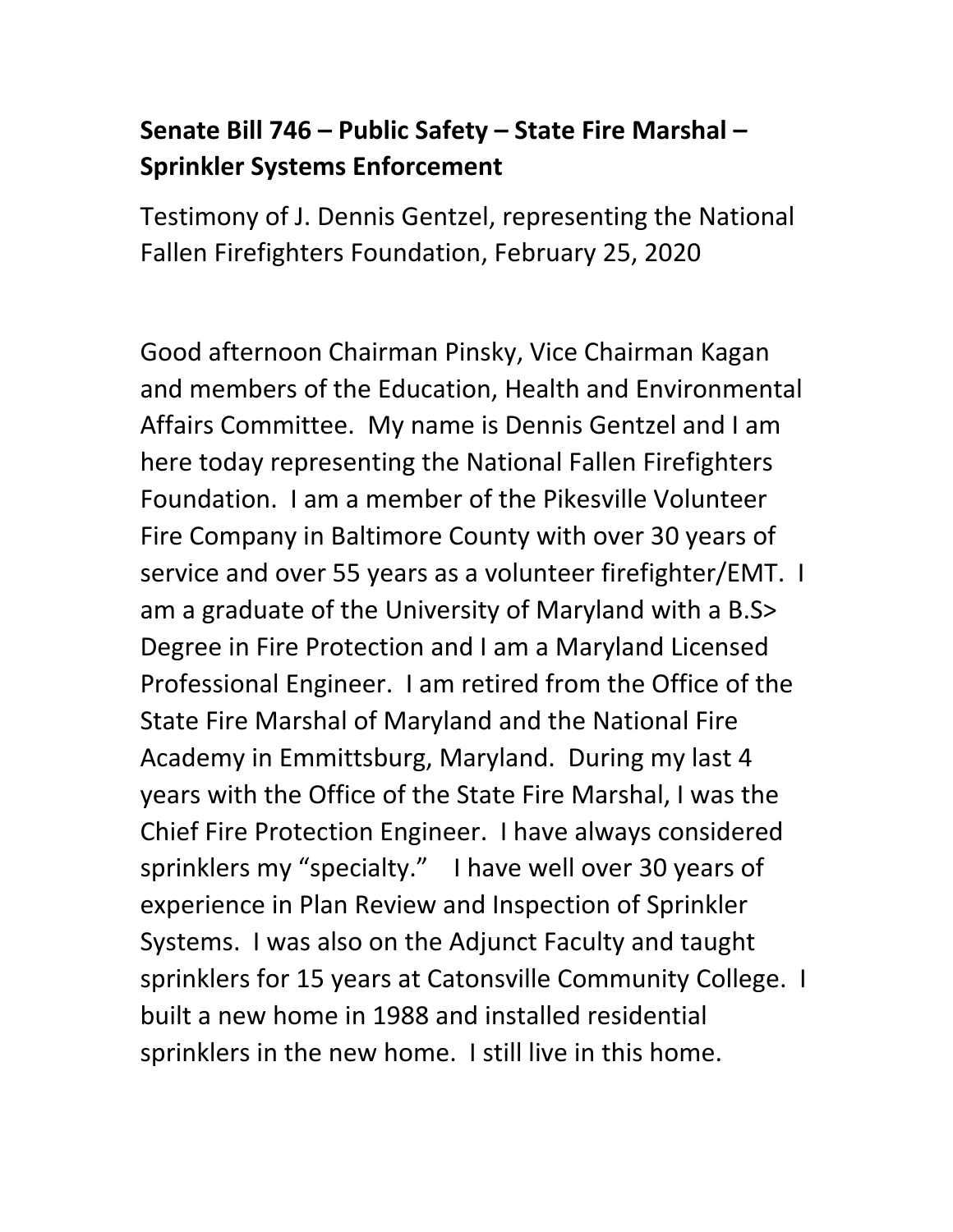Residential sprinklers save lives. Not just of the occupants but also volunteer and career firefighters. It is important that all areas of the State consistently receive the same level of Code Enforcement when it comes to Sprinklers in One and Two Family Dwellings. Currently Sprinklers in One and Two Family Dwellings are not enforced at the same level across the State of Maryland.

Senate Bill 746 really makes sense to me. The Office of the State Fire Marshal has the highly trained staff in strategic locations around the State to do the Plan Review and Inspections of One and Two Family Residential Sprinkler Systems. It is difficult for me to believe that any other State Agency could provide this service.

Maryland is a leader around the country when it comes to fire protection both in structure firefighting and in Fire Prevention and Life Safety activities. It is time for the effective and consistent enforcement of One and Two Family Sprinkler requirements around the State of Maryland.